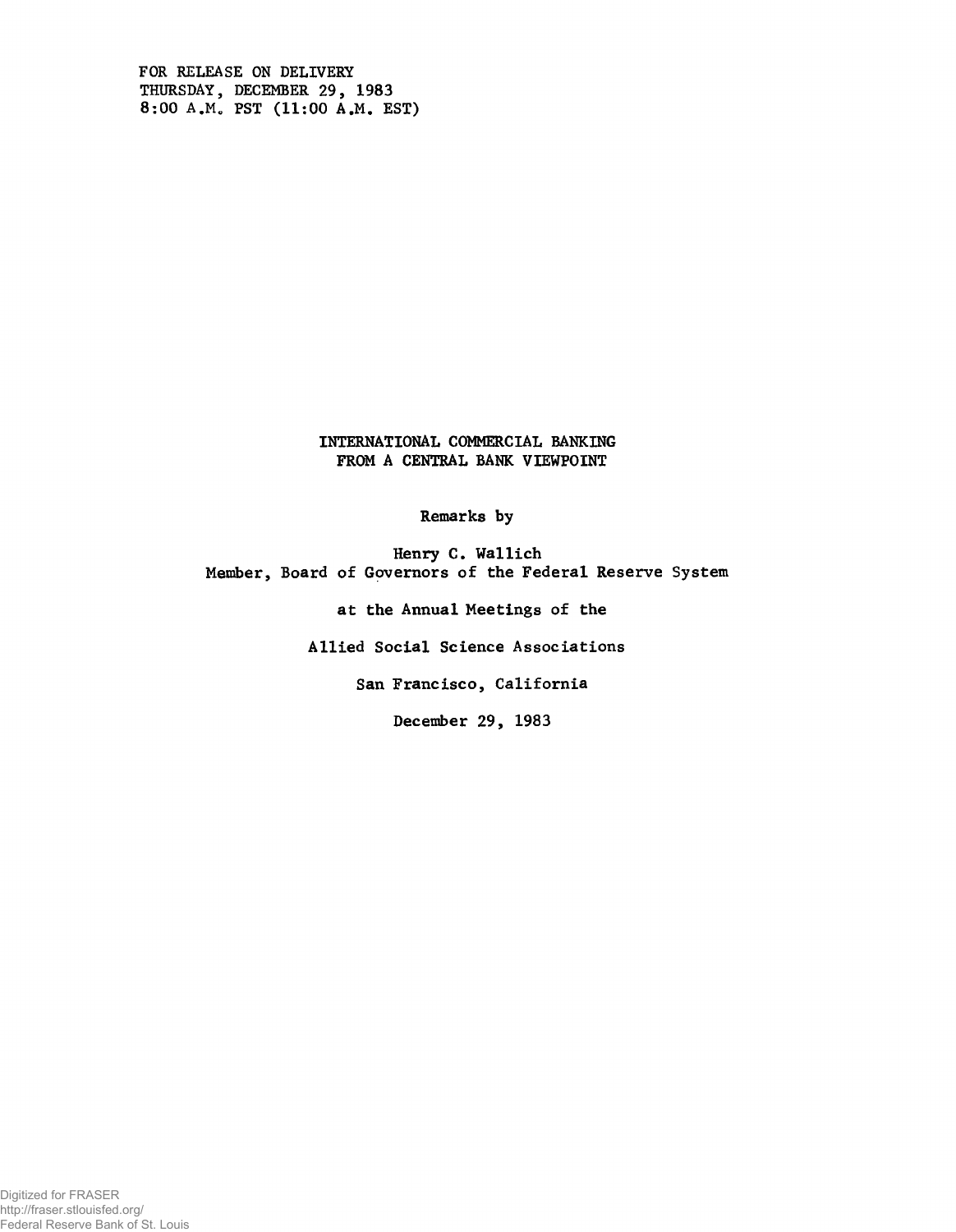**INTERNATIONAL COMMERCIAL BANKING FROM A CENTRAL BANK VIEWPOINT**

**Remarks by**

**Henry C. Wallich Member, Board of Governors of the Federal Reserve System**

> **at the Annual Meetings of the Allied Social Science Associations San Francisco, California December 29, 1983**

**The international debt situation is moving from the crisis phase to the adjustment phase. A number of major borrowers have IMF programs in place; some new bank money has been made available; some reschedulings completed. The International Monetary Fund is receiving additional resources. Obviously, the dangers of the situation have not been fully overcome. We are not yet out of the woods. But discernible progress has been made.**

**In these circumstances, the dimensions of the problem are coming into better view, both in their general outlines and in some particular aspects. The general outlines have been discussed many times both as regards** *If* **the problems of the borrowing countries and the lending banks. This paper will be concerned mainly with selected particular aspects and recent developments. It will deal first with matters pertaining to the banks, thereafter others pertaining to borrowing countries.**

**[footnote continued on page** *2]*

*<sup>1/</sup>* **The present paper deals with a topic on which I have had to write and speak repeatedly, e.g., "Rescheduling as Seen by the Supervisor and the Lender of** Last Resort," in Crises in the Economic and Financial Structure, edited by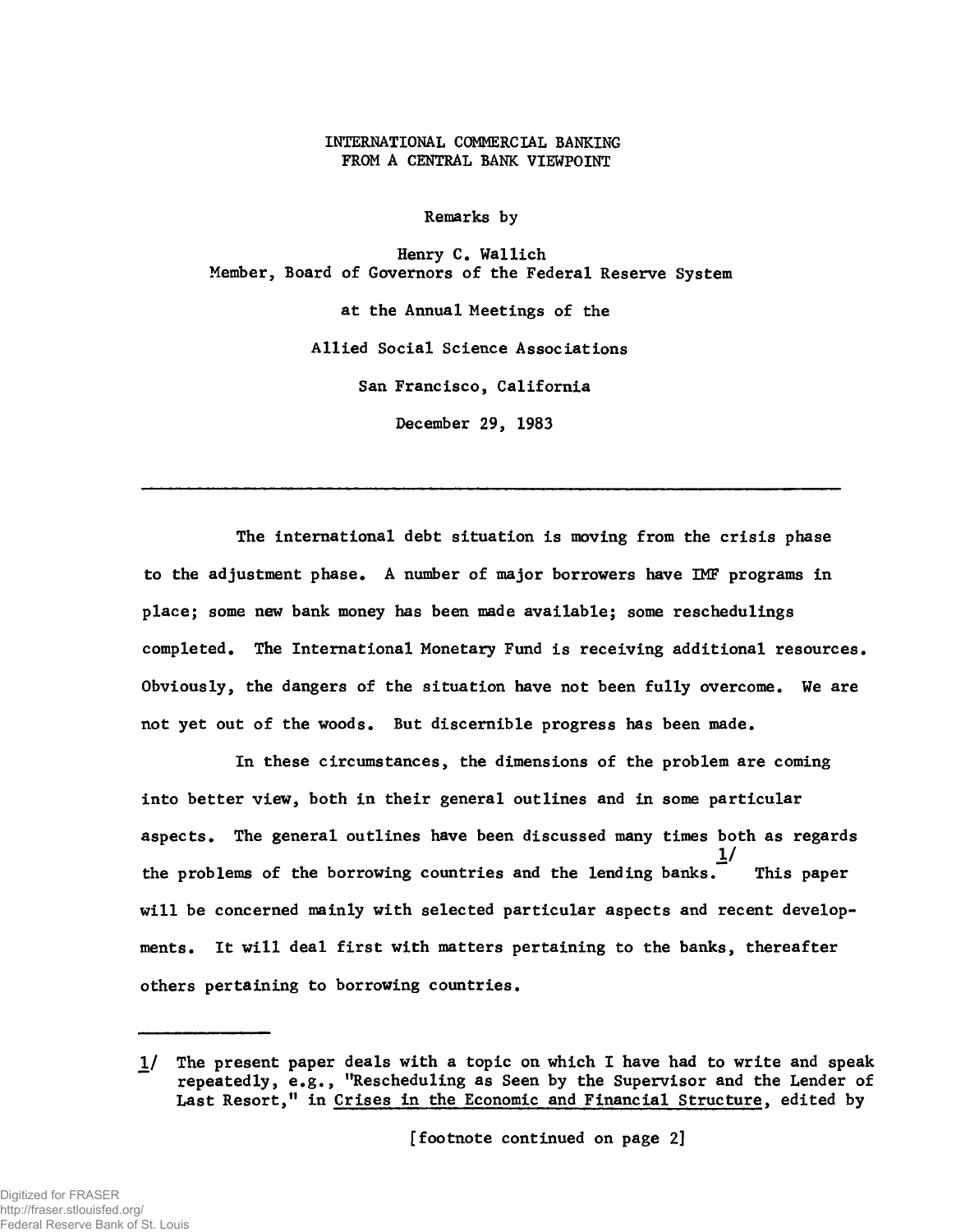## **The Recent IMF Legislation**

**The IMF legislation, recently passed, carries a number of regulatory provisions of importance for American banks engaged in international lending, of which some 190 are engaged on a scale sufficient to require filing the Country Exposure Report. The federal banking agencies are now in the process of implementing provisions of the legislation that require them to evaluate foreign-country exposure and transfer risk and to establish procedures to assure that these factors are taken into account in evaluating banks' capital adequacy. In combination with a further provision requiring the banking agencies to set minimum levels of capital and giving them detailed powers to enforce capital adequacy guidelines, the legislation offers an opportunity to make more effective the foreign country exposure supervisory system that has been in existence for some time.**

**The underlying principle of this system has been a good one — to reduce as far as possible the need to rate the credit quality of particular countries and to focus instead on risk diversification. Concentration of**

**JL/ [footnote continued from page 1] Paul Wachtel, Lexington Books, 1982; "Financing Developing Countries," The Examiner. Vol. 8, No. 2, Fall 1983; "The World Financial System: Outlook and Prospects -- A Central Banker's Perspective," proceedings of the 1983 meeting of the Western Economic Association, to be published in 1984; "Financing Developing Countries," in proceedings of a conference of the Yale Concilium on International and Area Studies, 1984; "New Approaches to LDC Financing," Harvard International Review, January/February 1984; and "Why Is Net International Investment So Small?" contribution to a festschrift in honor of Wilfried Guth, 1984. To avoid duplication, the present paper at most touches on material covered in these earlier papers and does not deal with some major elements in the international lending picture including the lender-of-last-resort function in an international context, the role of the International Monetary Fund, the evolution and present magnitude of the debt burden, future sources of LDC financing, and others. The paper is, therefore, in the nature of a progress report.**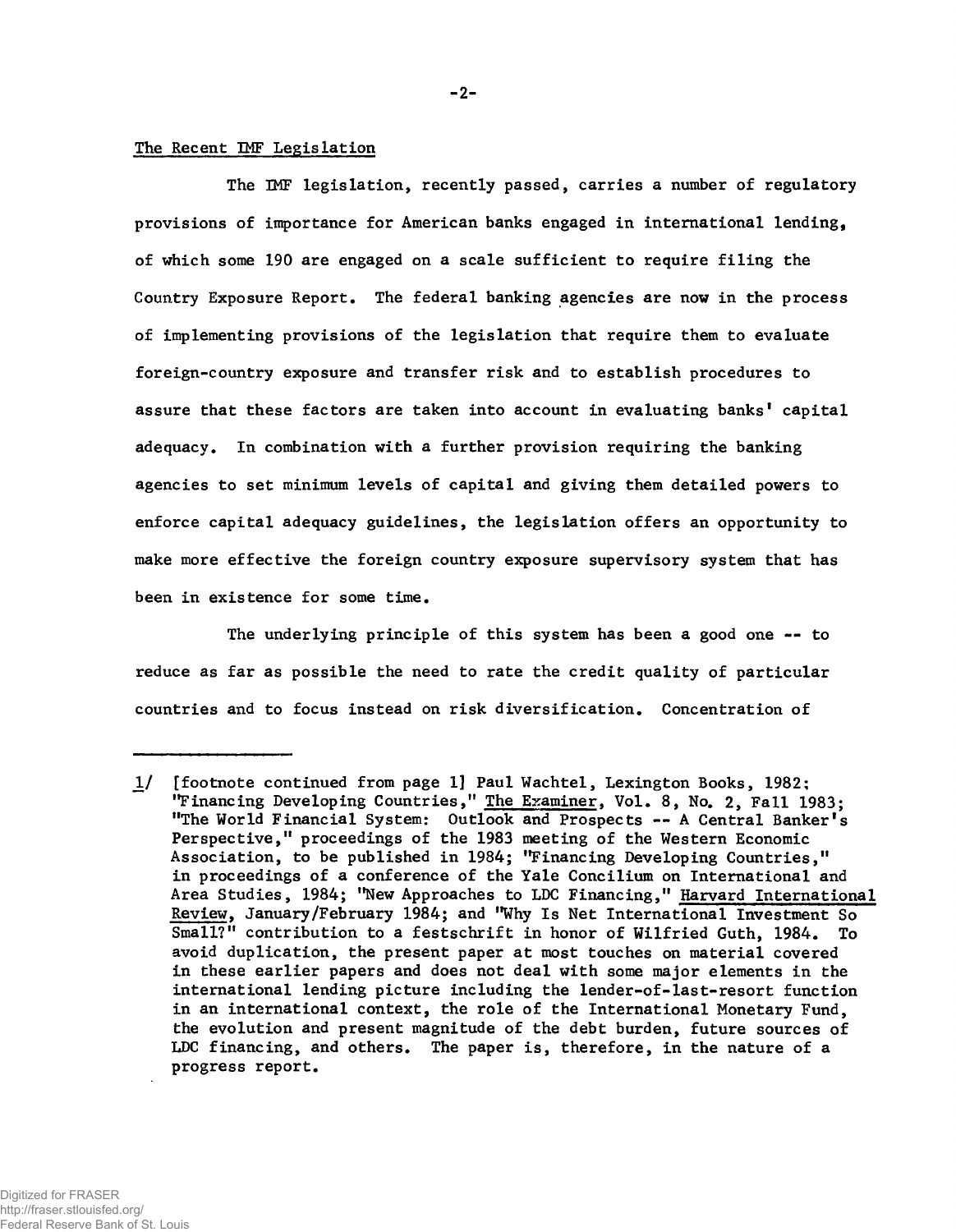lending to a particular country implies a risk quite aside from the credit standing of the country. But while examiner comments have made management and boards of directors more conscious of country concentrations, the system has had no further explicit supervisory penalty. Therefore, it has not necessarily affected bank lending policy. A stronger measure is one calling for banks to add to capital in amounts bearing some relation to their very large country exposures, as required by the new legislation. Requiring larger capital ratios of banks with high concentrations has the same effect as establishing a reserve. Unlike some forms of provisioning, however, it does not affect earnings, nor does it generate a tax deduction.

Capital ratios are, to be sure, a very blunt supervisory instrument. Based on total assets, they fail to differentiate among degrees of risk. However, to the extent that the structure of bank assets and liabilities is roughly comparable across banks, uniformity of capital ratios need not be a matter of great concern. Furthermore, differentiating these capital requirements with respect to foreign lending risk, in which banks do differ greatly, provides a possibility of appropriate adjustment. The capital-asset ratios that the bank regulators recently put in place made no provision for differentiation, except by asset-size categories. The new law provides for some flexibility in light of the particular circumstances of each institution.

A second provision in the IMF legislation does call for the establishment of special reserves. These are required whenever the quality of an institution's assets has been impaired by "a protracted inability of public or private borrowers in a foreign country to make payments on their external indebtedness" or when "no definite prospects exist for the orderly restoration

**-** 3**-**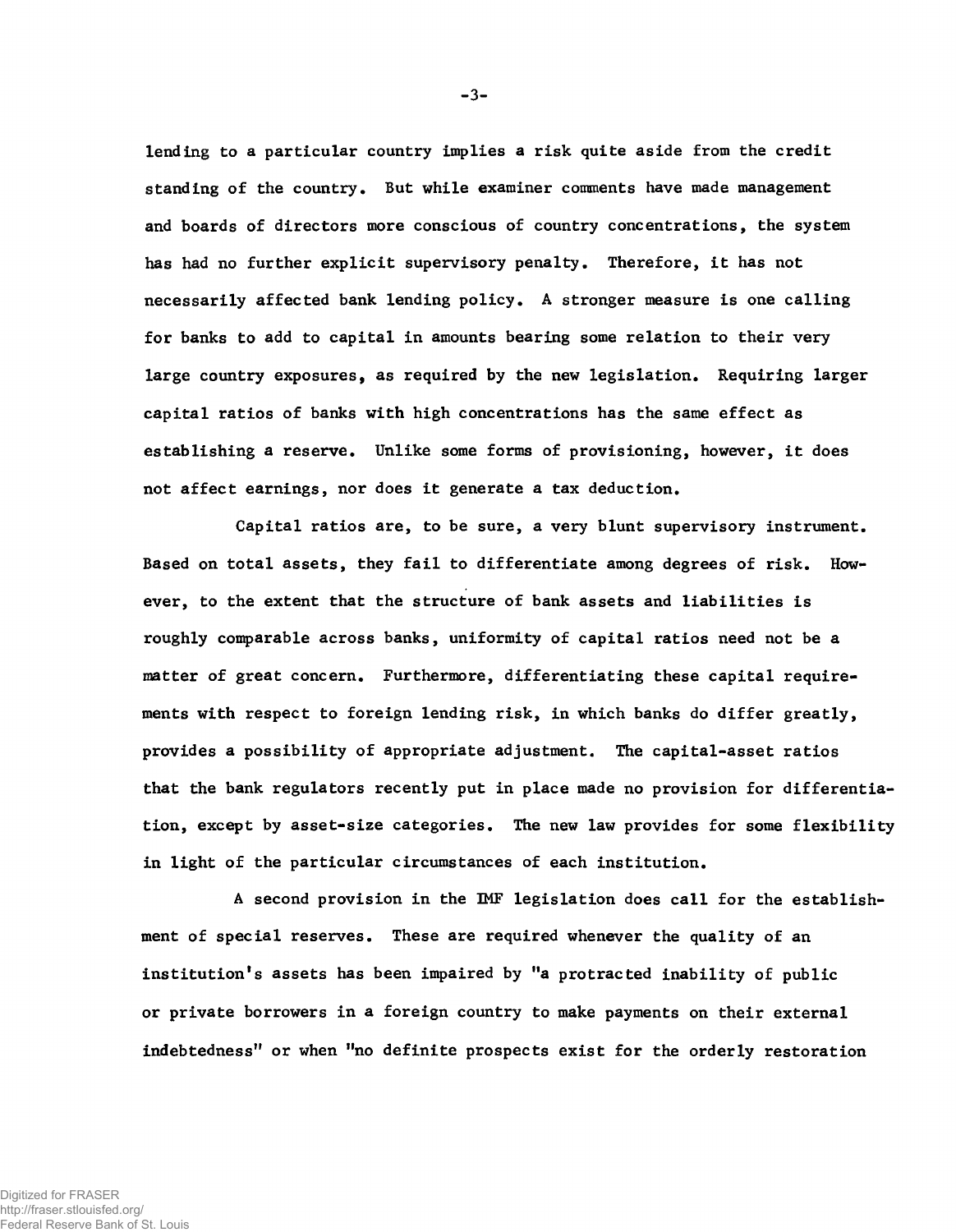of debt service." These reserves would not become part of a bank's capital for capital-adequacy purposes, unlike traditional loan-loss reserves. Earnings, of course, would be reduced by the new reserves. The bank supervisory agencies this month published a joint policy statement that describes changes being made to examination categories for banks adversely affected by transfer risk problems. The statement also gives banks notice of the agencies' plans for implementing the special reserves provision. Final regulations are expected to be adopted in January 1984.

The House version of the legislation would have subjected to special reserves all loans rescheduled or likely to be rescheduled. That provision not only would have affected a very wide range of loans but also would have been at odds with the intent of rescheduling, which is to make the loan a better asset. By contrast, the final legislation's reference to "orderly restoration of debt service" suggests that the country's decision to institute an IMF program when its debt is not being serviced punctually may play a role in determining the need to establish special reserves. Accordingly, the supervisory agencies intend to take account of such a decision and of subsequent compliance with an IMF program in classifying loans and requiring special reserves.

The accounting treatment of fees on international loans is to be modified. Fees are to be amortized over the life of the loan (unless the fee is limited to the administrative costs of the rescheduling). Economically speaking, fees in excess of specific expenses that must be reimbursed are the equivalent of interest. Charging a high fee makes it possible to hold down the spread over LIBOR or prime, giving a better appearance to the borrower's

**-** 4**-**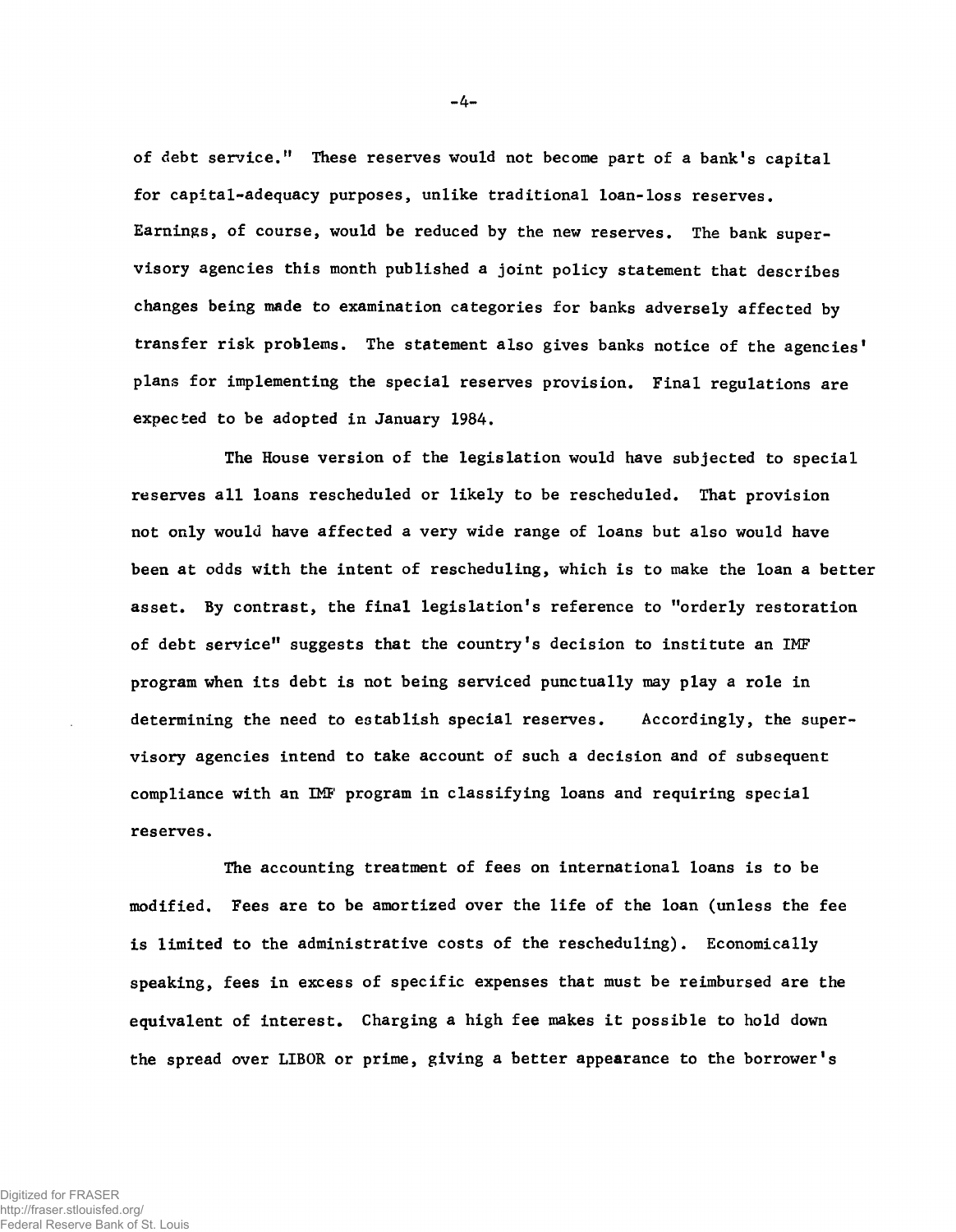credit standing. Banks until now were able to bolster their current year's earnings by taking fees into current-year income. A suspicion has existed that such use of fees, and the rewards to loan officers associated therewith, have encouraged an undesirable eagerness to lend. The requirement for fee spreading contrasts with a provision in the House bill that would have prohibited the charging of any restructuring fees exceeding the administrative cost of restructuring.

Disclosure requirements are tightened up by the legislation. Disclosure requirements are already in place for publicly owned bank holding companies coming under the jurisdiction of the SEC, which comprise a large part of international lending activity. Such bank holding companies must disclose detailed information on all exposures exceeding one percent of total assets and the names of countries where exposure is .75 percent to 1 percent of assets, regardless of the status of debt service. The new legislation requires the banking agencies also to disclose to the public "material foreigncountry exposure," this information to be collected quarterly instead of semi-annually as to date.

Finally, the banking agencies are directed to consult with supervisory authorities of other countries to coordinate and improve international lending supervision. International coordination of bank supervision is increasingly important, of course, in a period when banks of many countries make loans to the same borrower. The quality of each bank's loans is affected by debt incurred subsequently from other sources. At a minimum, therefore, full information is required, with assurance that all banks are subject to prudential supervision and regulation. The purpose of the Basel Concordat

**-** 5**-**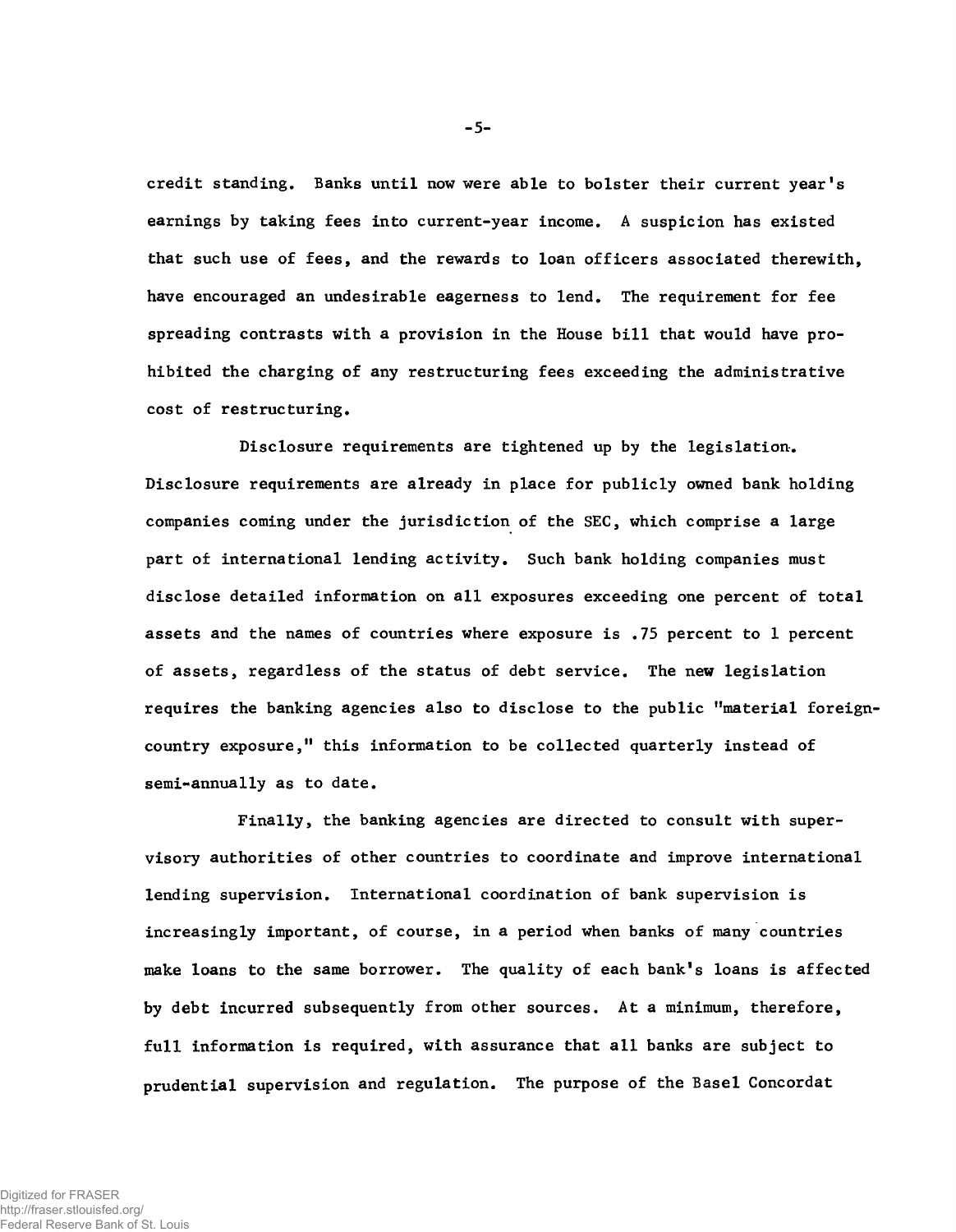of 1975 is to ensure this coverage. The fact of supervision, to be sure, does not guarantee the quality of it. Nor does it ensure the success of national supervisors in preventing practices that are illegal or, if legal, nevertheless not prudent.

Bank legislation differs all over the world. It is far from uniform even in our own country. Bank legislation is difficult to change because the fact of regulation tends to generate special interests that resist change. Furthermore, many of the differences that distinguish national banking systems go far beyond the area of banking. Banks operate in a framework of national laws and conventions unique to their particular countries. These could not be changed readily even if the powers dealing with banking, public and private, were so minded. International bank regulation also bears on the competitive position of banks. High capital requirements, for instance, can adversely affect the position of banks of a particular country. Lower requirements reduce the return on assets needed to support capital.

Comparison of the capital positions of banks in different countries is extremely difficult. In some countries, banks are allowed to establish hidden reserves, by writing down particular assets or carrying others below market value. In the United States, hidden reserves are not permitted. On the other hand, no writing down of assets to market or implicit market value is required in the United States. American banks, therefore, can have hidden losses, although depreciation of the bond portfolio must be disclosed. Unrealized appreciation and hence hidden reserves on real estate used for bank operations are possible. In many countries, banks long have been able to avoid consolidating foreign and certain domestic subsidiaries, although

Digitized for FRASER

http://fraser.stlouisfed.org/ Federal Reserve Bank of St. Louis -6-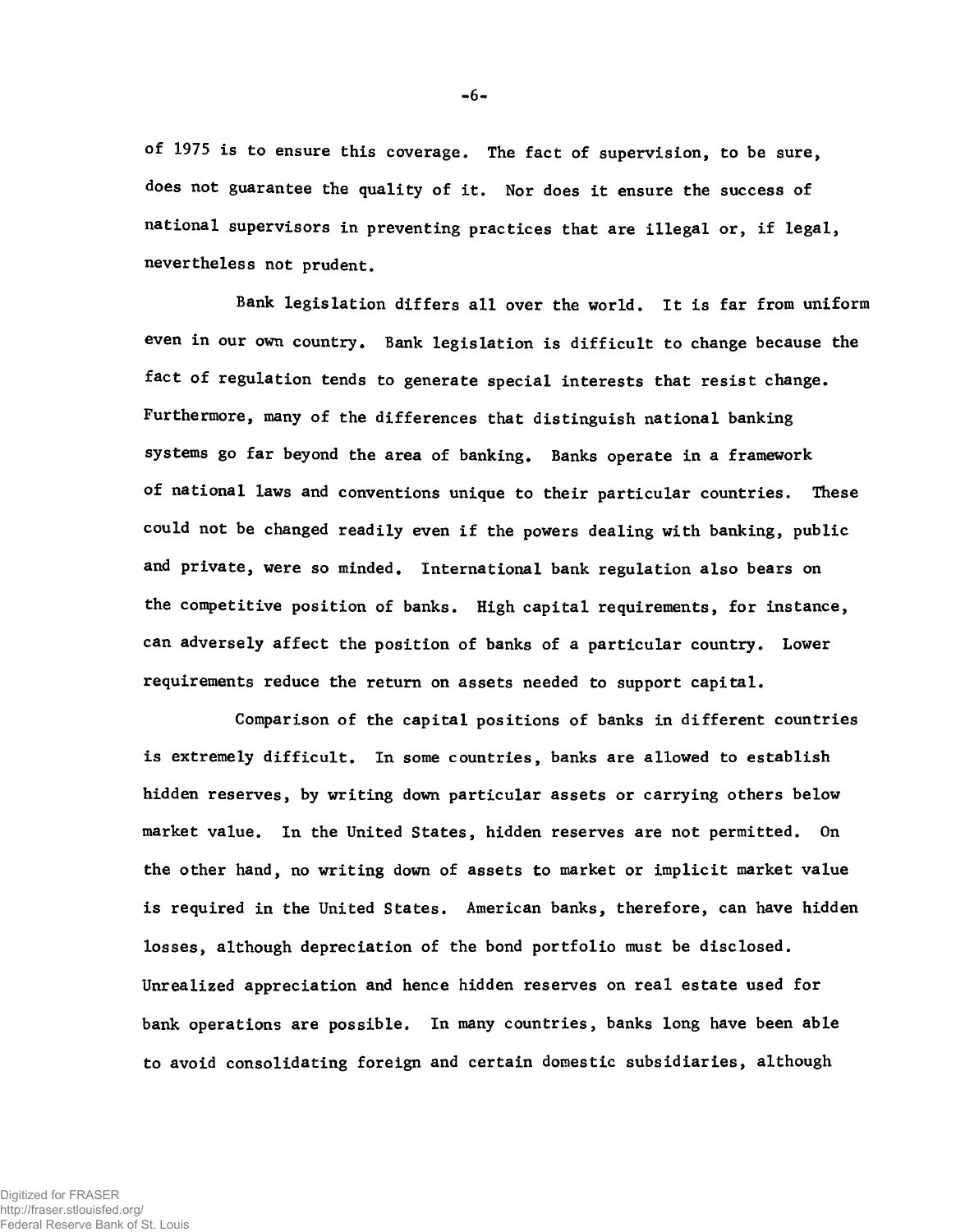this practice is beginning to change. While this does not lead to misstatement of capital, it leads to failure to disclose full exposure and to an understatement of potential liabilities. In the United States, consolidation has long been mandatory. One of the main areas of progress in harmonizing international bank regulation has been and probably will continue to be consolidation.

In evaluating the provisions of the new legislation in the aggregate, it seems fair to say that a reasonable balance has been struck between tightening up on bank and supervisory practices and facilitating the needed continuance of international lending. Both the micro and the macro functions of the system thus receive consideration. Individual banks are strengthened, and the opportunity for continued international flows is preserved.

On the other hand, the history of the passage of this legislation through the Congress is bound to create deep concern for those interested in the international financial role of the United States. It is difficult to read this episode in any sense other than indicating a reduced willingness of the American public to take an internationalist position in financial and economic affairs. The legislation passed only with great efforts, many compromises, and quite narrowly. It was loaded down with a large number of provisions reflecting both domestic and international political concerns. Provisions that might have affected the smooth functioning of the international financial institutions were barely avoided. Why, one must ask, is this happening at a time when the United States economy is becoming increasingly open and interdependent with the rest of the world? We were more internationally oriented when our foreign sector was of the order of two to three percent of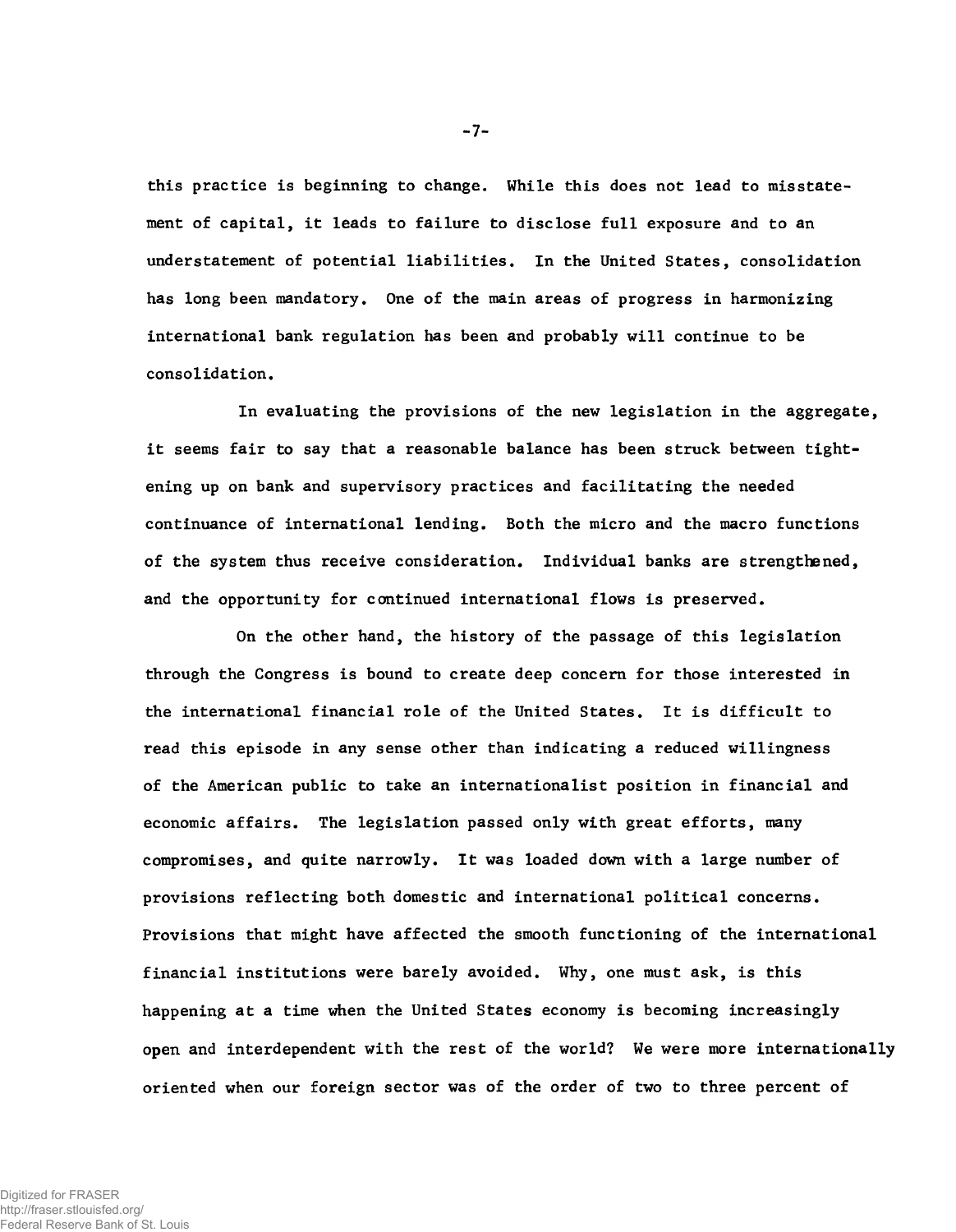**GNP, as in the period following the creation of the Bretton Woods institutions, than we are now when it has passed 10 percent.**

**Perhaps these difficulties could have been reduced had the legislation been presented in a different context and argued on less dramatic grounds. This eighth IMF quota increase occurred at a time of difficulties for developing countries and potentially for their creditors. Perhaps inevitably this made crisis management the primary argument for the U.S. contribution. But, at the same time, this was a routine updating of the resources of the International Monetary Fund, such as had occurred at regular five-year intervals, with a couple of exceptions, since the founding of the institution. For the United States to remain a member in good standing in an institution which it had itself created and in which it still plays a leading role would seem to be a persuasive argument. That the legislation preserved this U.S. role transcends in importance any other aspects. But what the legislation does to keep U.S. banks playing their international role while putting the banks on a stronger footing is also important.**

## **The Banks and Their Stockholders**

**The view that continued international lending is important may not be shared by all the banks that so far have participated. In the course of the efforts to put together the Mexican and Brazilian loan packages, it became apparent that many of the participants in earlier loans wanted to get out of the game. Many of these banks may have considered it in the interest of their stockholders to do so. They may have felt that it was contrary to the**

-8-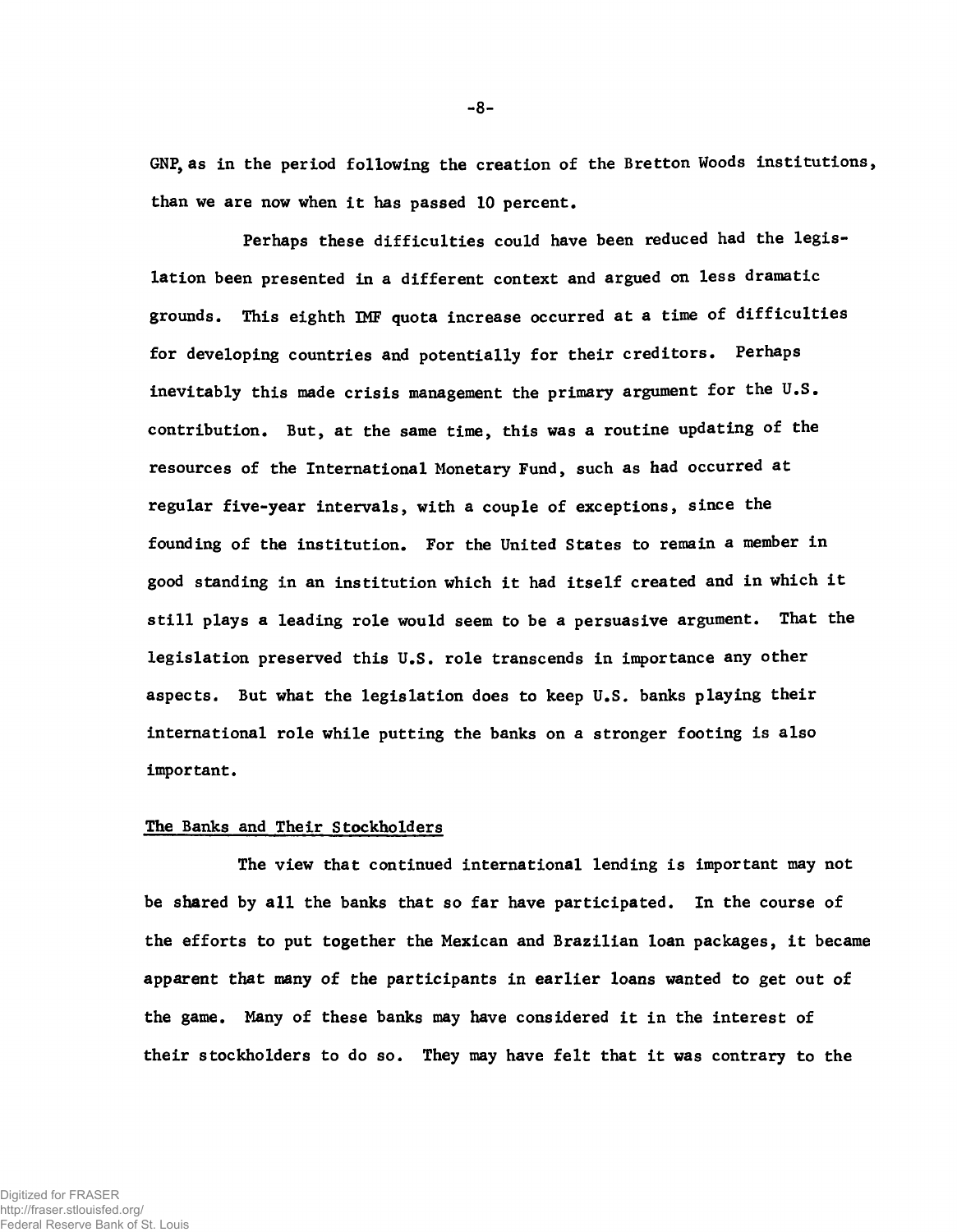principle of profit maximization to take on the risk of additional LDC loans.

The attitude is understandable, but, in a very real sense, this specific episode raises a question about what is to be maximized. Most bank stockholders, after all, are holders not just of a particular bank stock but rather of a diversified portfolio. It is in the maximization of the value of that portfolio, and of the profits underlying it, that they are interested. What does that say about the appropriate behavior of the component parts of that portfolio? That question arises pointedly in the case of a bank contemplating withdrawal from international lending. With the knowledge that this is likely to weaken in some degree banks and other internationally oriented businesses, would not the diversified stockholder prefer the bank, which represents only a small part of his holdings, to incur a greater risk if that benefits the rest of the portfolio? Would the investor not want to instruct management to that effect, even though management probably is more concerned with the success of the single institution?

I doubt that such speculations, however interesting to an economic theorist, would make much of an impression on the banker. They may, however, have some validity with respect to the concerns of legislators and bank supervisors concerned about the appropriateness of continued bank participation in LDC lending. This concern has often been expressed in terms of "the broader picture," and "the national interest." That leaves the implication that these broader objectives may be at odds with the interest of the stockholder of a bank, for whose benefit presumably maximization occurs. The argument here presented suggests that continued participation may also be in the stockholder's interest.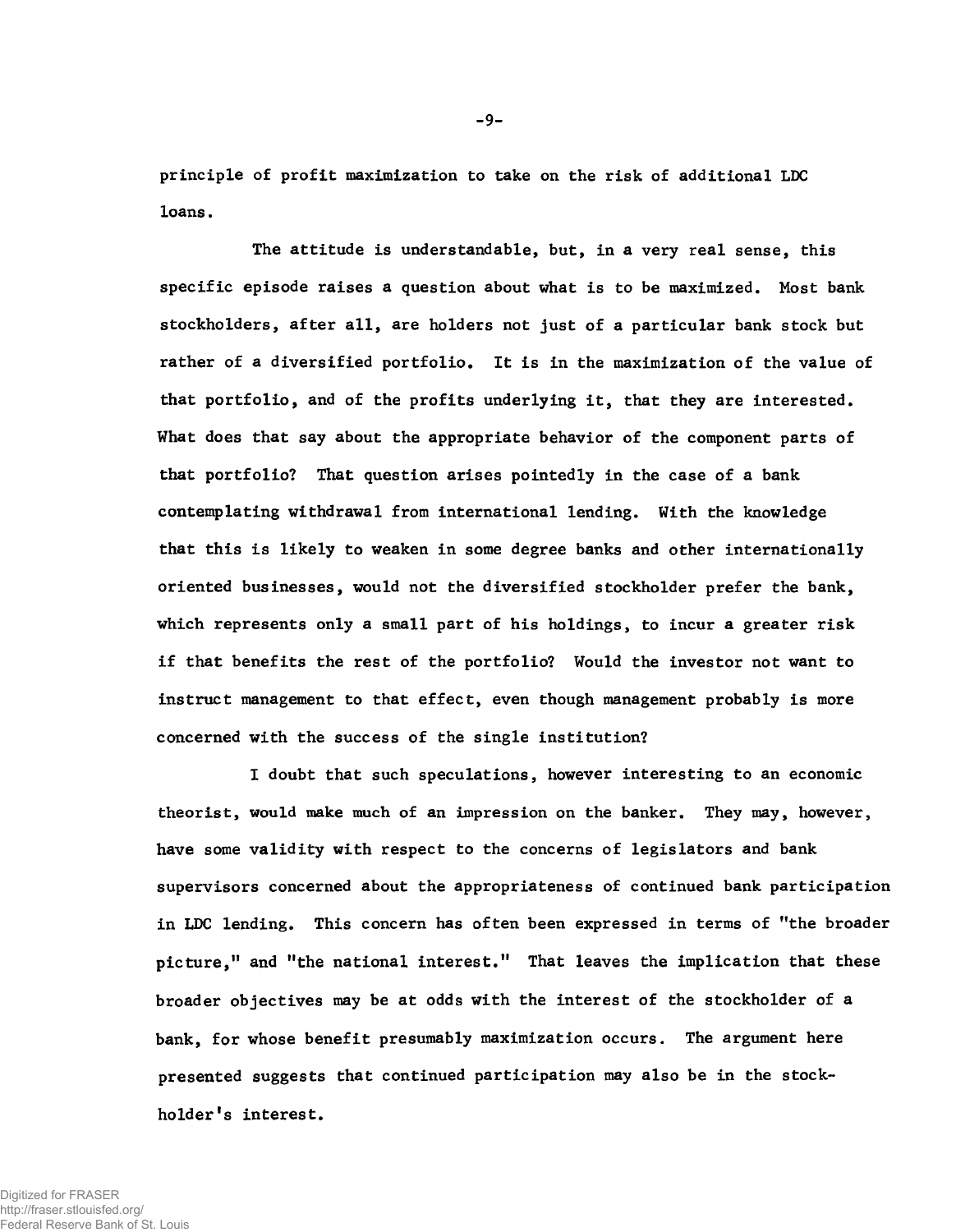## Insurance of LDC Loans

If acceptance of a somewhat higher risk seems appropriate for individual banks in the broader interest of the economy and of its own stockholders, consideration of risk also raises the question whether risk to individual banks could not be reduced by insurance. Various proposals have been made for the insurance of LDC loans. The techniques have rarely been spelled out.

Upon closer examination, it becomes readily apparent that, in an economic sense, most credit is "insured." There are formal insurance arrangements, each appropriate to the particular circumstances of the credit, for mortgages, for bank deposits, for municipal bonds, for export credits, for installment loans to individuals in the event that they die or suffer disabling accidents, and so on. There is implicit self-insurance undertaken by lenders who charge a risk premium as part of the interest rate and set aside reserves. Such lenders are aware that their receipts from lending must cover more or less predictable losses in addition to covering their profits and the cost of money.

There is a difference, of course, between pooled insurance and selfinsurance. Pooled insurance, where it is possible, clearly is cheaper because it allows for better spreading of risks. Thus, the applicability of the insurance concept is very wide. The only question is whether it can be made to apply also to the risk of LDC lending and, if so, why the market has not already generated some kind of insurance scheme.

Transfer risk, and especially sovereign transfer risk, is hard to evaluate. The initial attitude of the lenders was that risk of loss was very small, since the borrower could not go out of existence. A credit nevertheless

-10-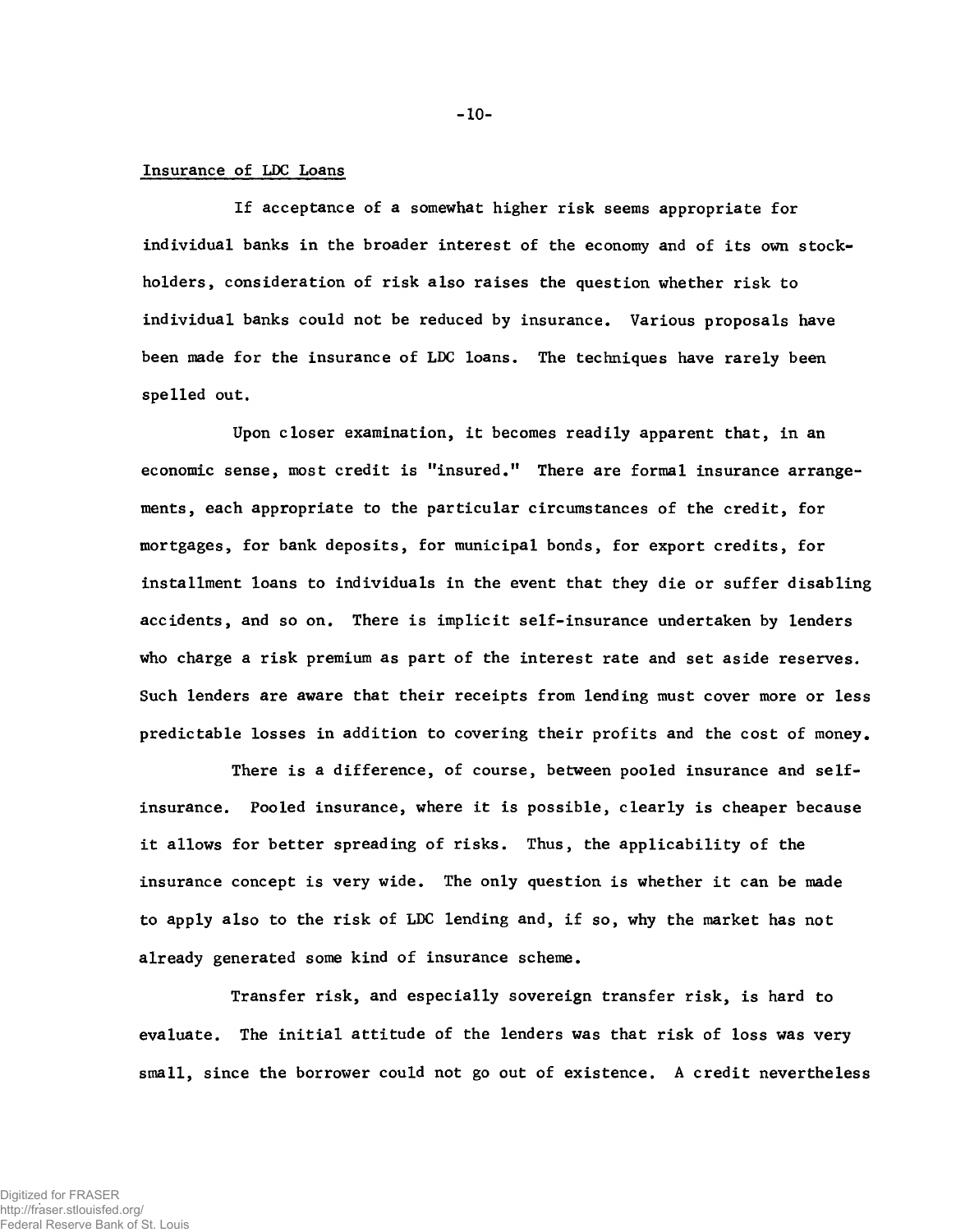could diminish in value, as indicated by market quotations for various LDC bonds whose issuers had transfer problems. For a bank, moreover, what matters primarily, at least in the short run, is not the danger of ultimate nonrepayment, but the reduction in income while a loan is in nonaccrual status. Typically, this occurs when interest is 90 days past due.

For a not untypical bank with capital equal to, say, five percent of assets, pre-tax profits of 15 percent of capital, and a gross interest return on (performing) assets of 12 percent, nonreceipt of income on 6-1/4 percent of the assets wipes out profits, in the absence of a tax cushion or other mitigating factors such as substantial noninterest income. With non-oil LDC loans plus loans to Eastern Europe and troubled OPEC countries exceeding 10 percent of assets for the nine largest U.S. banks, income clearly is a very important consideration. But, to calculate an appropriate insurance premium for this type of risk, let alone gather together the resources that would make the insurance credible, would not be an easy task. In addition, there is, of course, no strong reason to believe that banks would necessarily prefer a collective insurance scheme to their present method of self-insurance via spreads that, over the life of a loan, provide a degree of protection. What can be said is that the protection derived from spreads well below one percent, such as used to prevail in the late 1970's and the beginning of the 1980's, did not provide much insurance. Efforts to put in place a credible insurance scheme, if successful, would, therefore, be well worthwhile.

## The Borrowers' Side

After this review of a range of current developments affecting banks, as seen by a central banker, the focus of this paper now shifts to the borrowing

-11-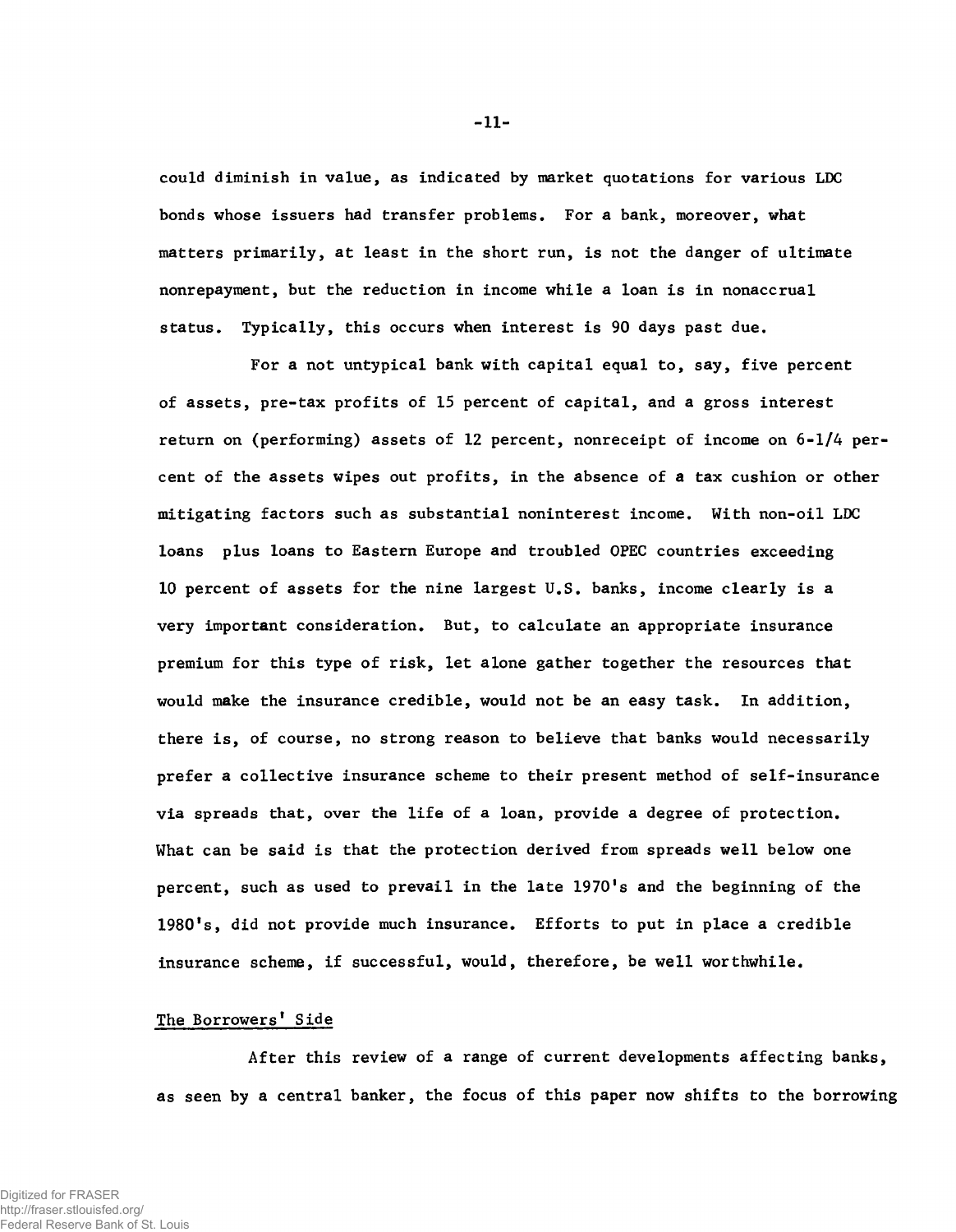countries. A central banker's perspective should embrace a macro framework, and an extended period of time. In this perspective, many developing countries now seem to be entering or to have already entered upon a new phase in their international borrowing. There is every reason to believe that developing countries' debt will continue to increase, with occasional interruptions. The question "How are all those countries going to pay back all that money?" will not be a realistic one for many years, if ever. If debt service is punctual, continued growth of debt is highly likely. But, in the present new phase, the novel element may well be that net new borrowing falls short of interest payments. That means that the countries in this situation will have to generate a trade surplus to cover the remainder of the interest together with the net balance, normally adverse, of other invisibles. Many countries indeed have already had such trade surpluses, sometimes admittedly as a result of a drastic shrinkage of imports.

Assuming that this trend were to continue, it could reflect one of two underlying conditions. One possibility is that the interest rate exceeds the growth rate of GNP or exports. If that situation were to prevail continuously, and if the country were to borrow at least as much as its interest payments, the debt eventually would rise without limit relative to GNP or exports. Since markets are not likely to permit this, the country would have to limit its borrowing to less than the interest it pays. To pay the remainder of the interest, it would have to generate an export surplus. An interest rate exceeding the growth rate, therefore, could be one explanation of emerging trade surpluses.

-12-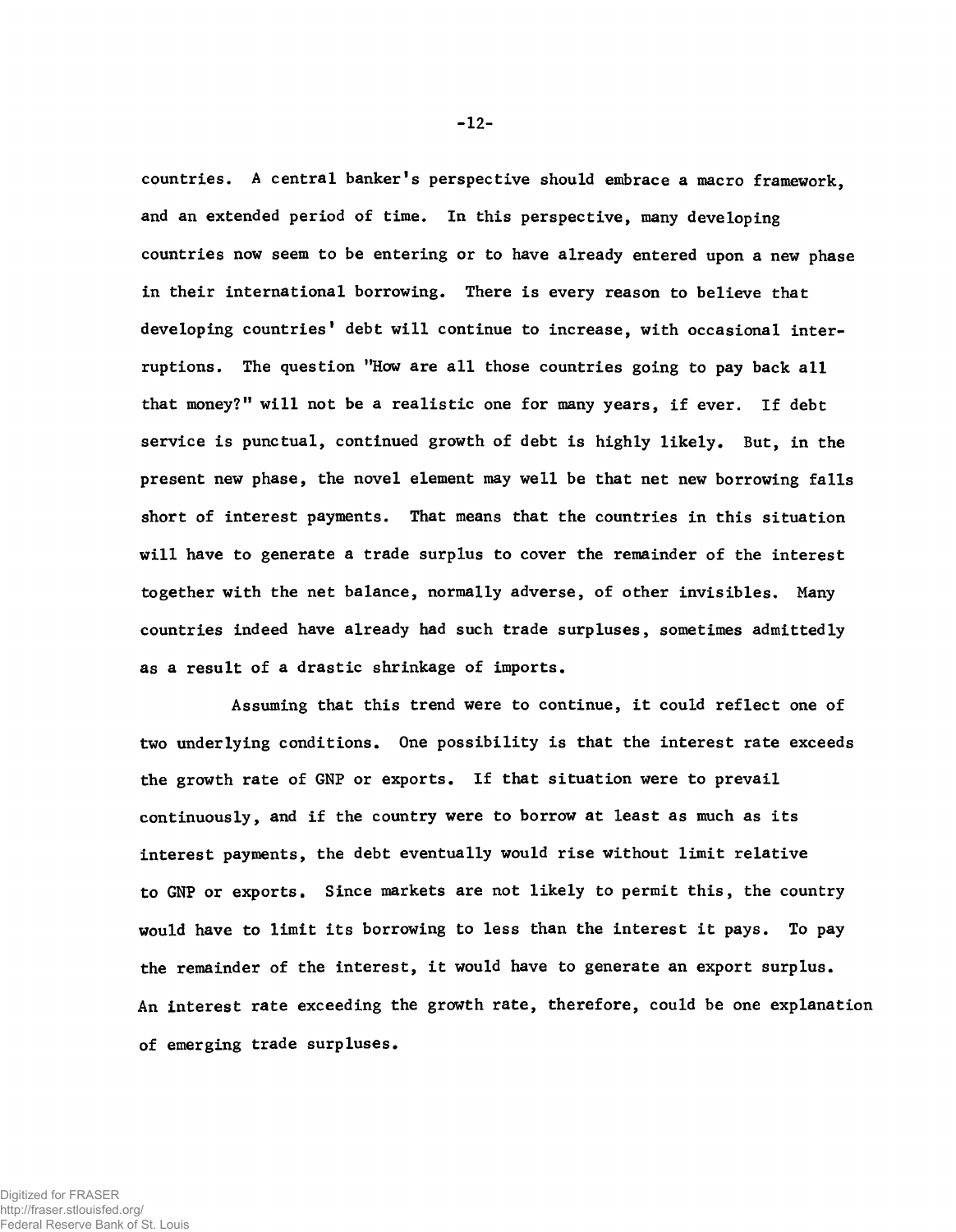The other possible though probably less likely explanation is that the country has been moving forward in the life cycle through which have passed many international borrowers that eventually became creditors. In order to end up as a creditor country, the borrowing country first must develop a trade surplus, which leaves its debt still growing, although at a diminishing rate. Later, the country develops a current-account surplus, i.e., becomes a net exporter of capital, at which point its international liabilities (including equity and direct investment) of course still exceed its assets but by a diminishing margin. Eventually, with the current account always in surplus, foreign assets begin to exceed liabilities and the country becomes a net creditor.

We need not pursue the further stages by which a net creditor, always exporting capital, can develop a trade deficit as its investment income becomes large enough to cover both capital exports and a trade deficit. It may seem fanciful to contemplate the possibility that today's newly industrializing countries, which have been heavy borrowers, should already be embarked on this road. Nevertheless, a trade surplus is, of course, the first milestone on that road. Accumulation of foreign assets might be another piece of evidence. There has indeed been a substantial accumulation of foreign assets, as indicated by the fact that for many countries net borrowings until recently exceeded the current-account deficit plus reserve accumulation. Evidently, there must have been capital outflows but these outflows for the most part took the form of capital flight. They are, therefore, not easily traceable, and they do the home country little good in the way of returning income, foreign exchange, and tax revenues even though they constitute a form of

**-** 13**-**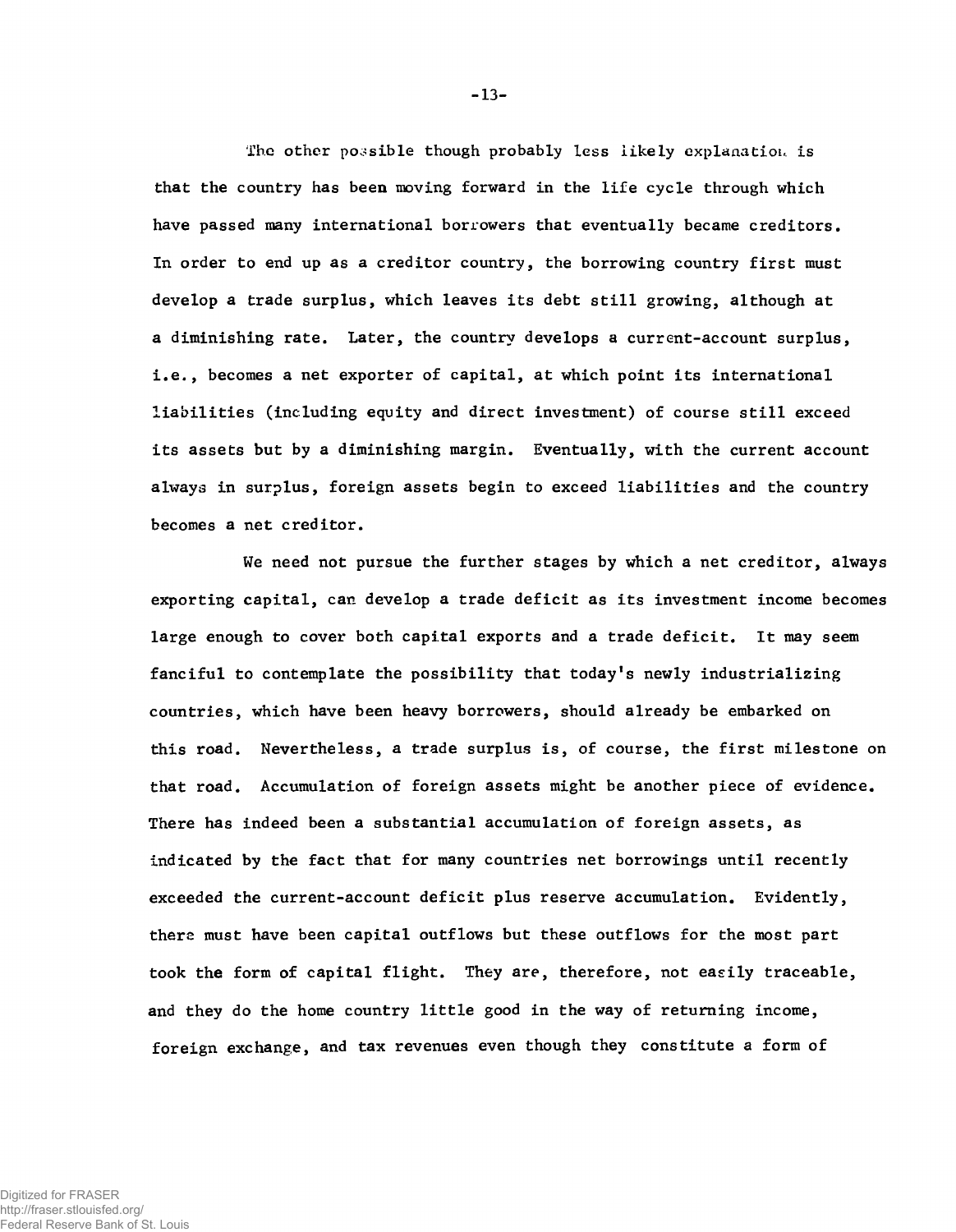foreign investment. Thus, conceivably a gradual movement of some LDCs along the road to eventual net capital exporter status may be on its way. That would be consistent with the appearance of trade surpluses. The further evolution of the country's international position would, of course, be quite uncertain.

Given such a pattern, a country's gross international liabilities nevertheless need not diminish. Indeed, they would almost certainly continue to rise. It is normal and appropriate for a growing organization, whether a corporation or a country, to increase its debt. As the firm or economy grows, so does debt capacity. What is important is that debt remain in appropriate relationship to ability to service. But, as the debt grows, a country may also find itself accumulating foreign assets.

Trade surpluses do not imply that the country has ceased to receive net resource transfers from abroad, or indeed is making net transfers to the rest of the world. Shipments of merchandise are not the only resources being transferred. Services, including the services of foreign capital, also imply a real resource transfer. To treat only the net movements of goods, or of goods and services excluding interest and dividends, as resource transfers would imply, for instance, that a creditor country with a current-account surplus and a trade deficit, which is the normal condition of a mature creditor, would have to be regarded as receiving net resource transfers instead of making them. In treating interest as a payment for services, of course, care must be taken to separate the real interest component from the inflation premium inherent in most nominal interest payments. The latter is a repayment of principal, not a payment for a service, even though the capital account does not treat it that way.

**-** 14**-**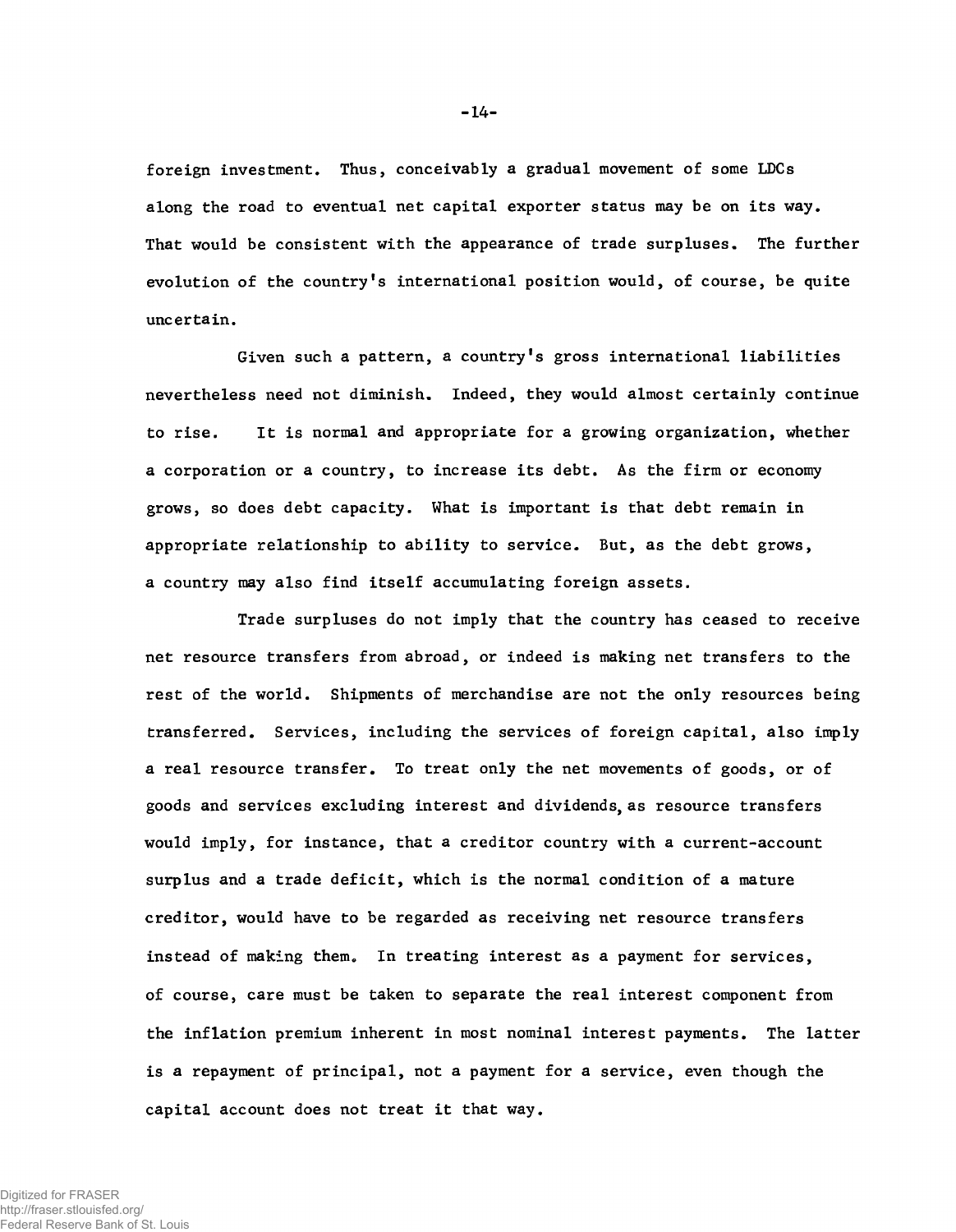Trade surpluses on the part of developing countries are only one of several reasons why today there is much comment to the effect that LDC debt is unmanageable. The seeming magnitude of the debts, and the difficulties of the adjustment process, are cited even more frequently. I believe that the debts of the major borrowing countries are manageable, in the sense that recent debt-service difficulties represent liquidity rather than solvency problems. For that reason, I do not regard as appropriate the various schemes for debt relief, buy-out of bank-held debt at a discount by some public agency, and similar devices. Certainly, central banks could not take over any part of these assets from banks, which would mean substituting LDC credit for domestic resources as backing for their currencies.

Reschedulings of debt are a different matter. They occur in both the domestic and the international field, and are a familiar fact of financial life. In some recent reschedulings, high spreads have been applied, representing a new burden that surely is not helpful to the future undisturbed service of the debt. In any event, LIBOR and prime themselves contain a large inflation premium which really represents repayment of principal. This is recognized in an approach that seems to have intrigued some analysts, although personally I do not recommend it, which places the loan, in effect, on a real-interest basis. This would be analogous to real-interest-rate mortgages, with which some lenders have been experimenting. The borrower would pay an interest rate reflecting the real rate. The difference between that real rate and the nominal interest rate on the debt would be capitalized and added to the principal of the debt. These add-ups would bear interest immediately and would thus not have to be discounted to maturity.

**-** 15**-**